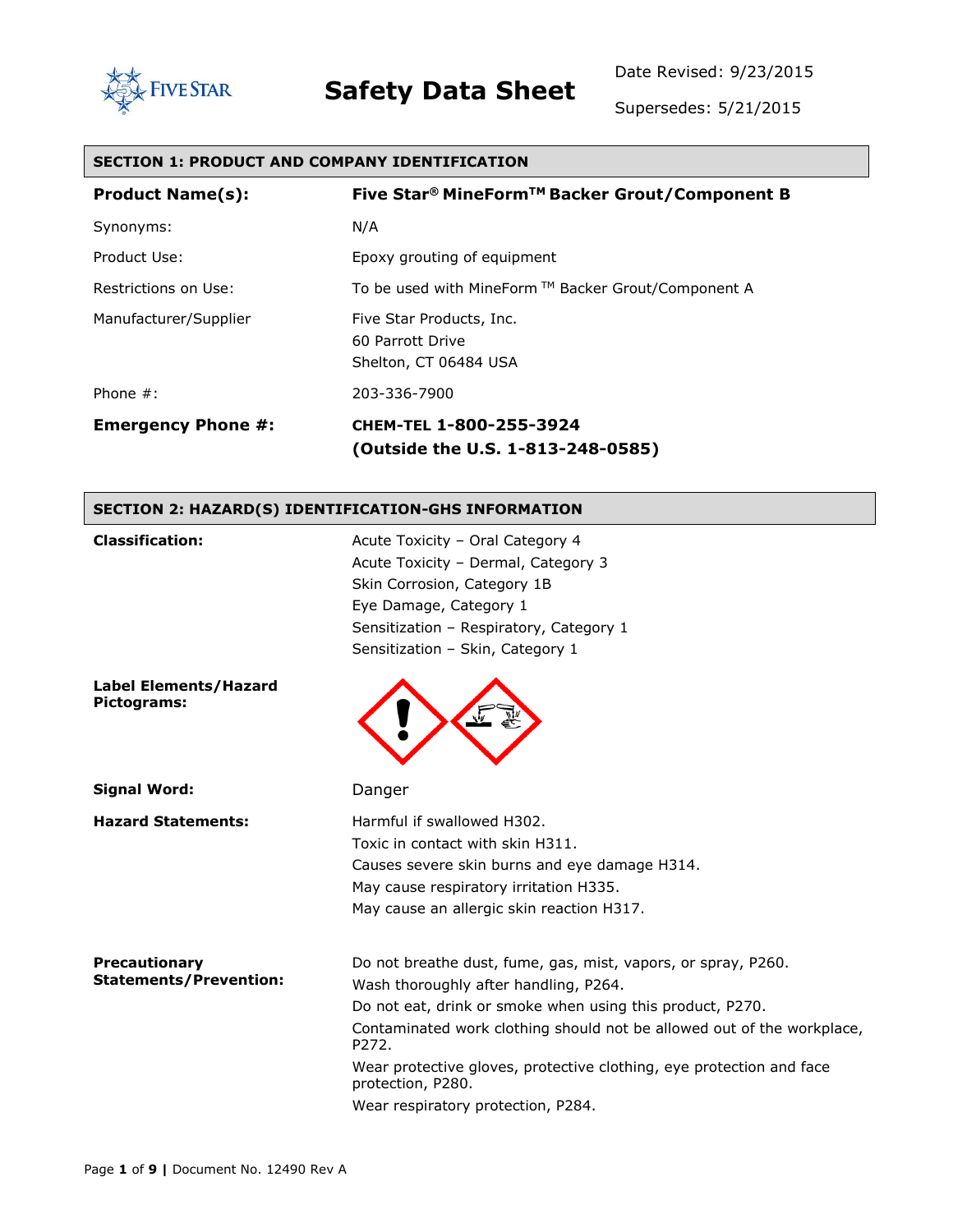

Date Revised: 9/23/2015

Supersedes: 5/21/2015

| <b>Response:</b>                                   | If swallowed: Rinse mouth. Do NOT induce vomiting, P330, P331.                                                                                     |
|----------------------------------------------------|----------------------------------------------------------------------------------------------------------------------------------------------------|
|                                                    | If on skin (or hair): Take off immediately all contaminated clothing.<br>Rinse skin with water/shower, P361, P353.                                 |
|                                                    | If inhaled: Remove person to fresh air and keep comfortable for<br>breathing, P340.                                                                |
|                                                    | If in eyes: Rinse cautiously with water for several minutes, P351.<br>Remove contact lenses, if present and easy to do. Continue rinsing,<br>P338. |
|                                                    | Immediately call a poison center or doctor, P310.                                                                                                  |
|                                                    | If skin irritation or rash occurs, P333: Get medical advice/attention,<br>P313.                                                                    |
|                                                    | If experiencing respiratory symptoms, P342: Call a poison center or<br>doctor, P310. Wash contaminated clothing before reuse, P363.                |
| Storage:                                           | Store locked up.                                                                                                                                   |
| Disposal:                                          | Dispose of contents/container in accordance with applicable regional,<br>national, and local laws and regulations.                                 |
| <b>Hazards Not Otherwise</b><br><b>Classified:</b> | N/A                                                                                                                                                |
| <b>Ingredients with Unknown</b><br>Toxicity:       | N/A                                                                                                                                                |

| <b>SECTION 3: COMPOSITION/INFORMATION ON INGREDIENTS</b> |                         |         |           |
|----------------------------------------------------------|-------------------------|---------|-----------|
| <b>Hazardous</b><br>Ingredient(s)                        | Common<br>Name/Synonyms | CAS No. | % wt/wt   |
| <b>Aliphatic Amines</b>                                  | Not available           | TS      | $60 - 90$ |
| <b>Tertiary Amines</b>                                   | Not available           | TS      | $5 - 20$  |
| <b>Aromatic Amines</b>                                   | Not available           | TS      | $5 - 20$  |

| <b>SECTION 4: FIRST AID MEASURES</b> |                                                                                                                                                                                                                                                  |  |
|--------------------------------------|--------------------------------------------------------------------------------------------------------------------------------------------------------------------------------------------------------------------------------------------------|--|
| Inhalation:                          | If inhaled: Remove person to fresh air and keep comfortable for<br>breathing.                                                                                                                                                                    |  |
|                                      | If experiencing respiratory symptoms call poison center or doctor.                                                                                                                                                                               |  |
| <b>Eve Contact:</b>                  | If in eyes: Rinse cautiously with water for at least 30 minutes. Remove<br>contact lenses, if present and easy to do. Continue rinsing.<br>Immediately call a poison center or doctor.                                                           |  |
| <b>Skin Contact:</b>                 | If on skin (or hair): Take off immediately all contaminated clothing.<br>Rinse skin with water/shower for at least 15 minutes. Immediately call<br>a poison center or doctor if irritation develops. Wash contaminated<br>clothing before reuse. |  |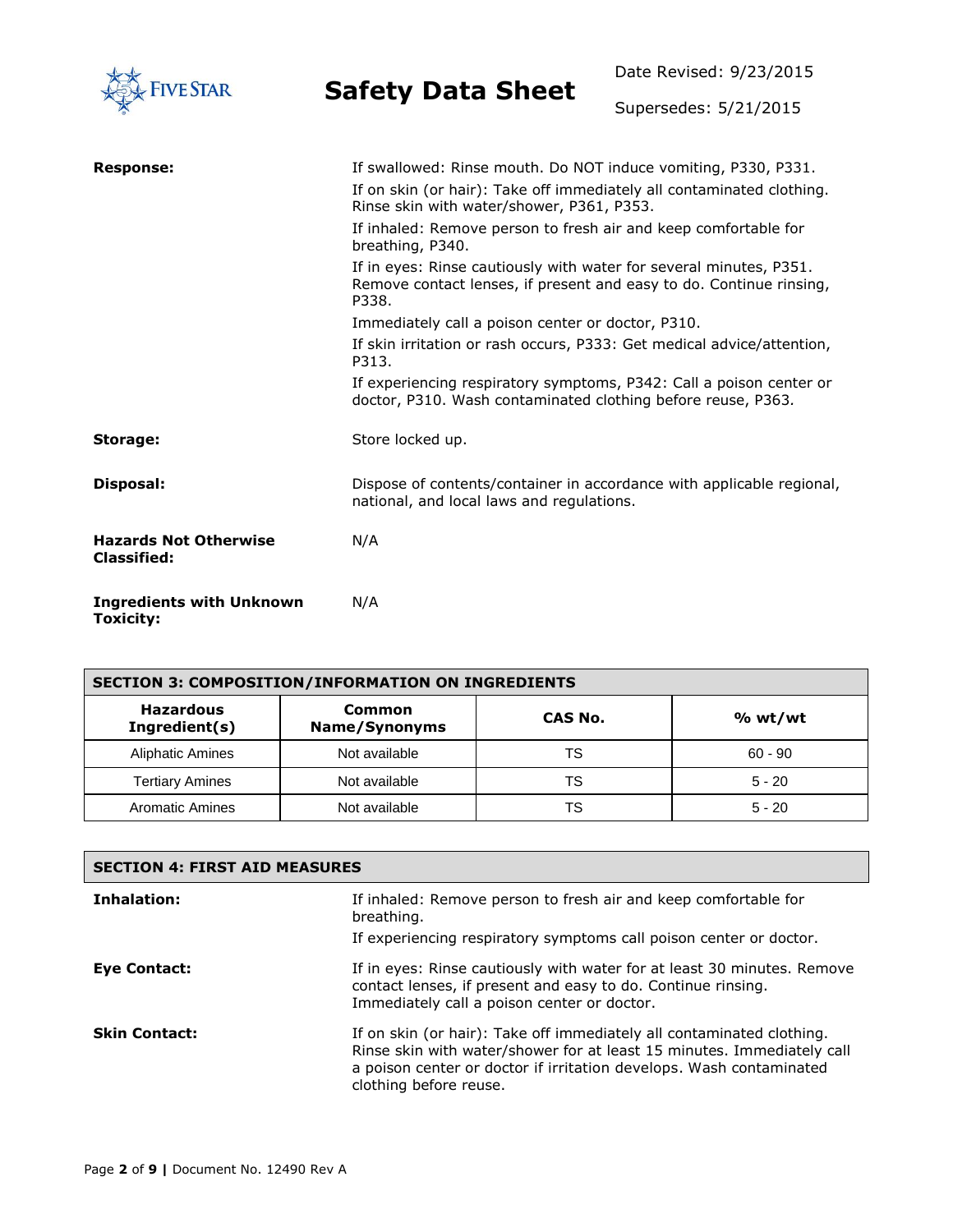

Date Revised: 9/23/2015

Supersedes: 5/21/2015

| Ingestion:                 | If swallowed: Rinse mouth. Do NOT induce vomiting. Immediately call<br>a poison center or doctor. If vomiting occurs naturally, have victim lean<br>forward to reduce the risk of aspiration. Never give anything by mouth<br>to an unconscious person. |
|----------------------------|---------------------------------------------------------------------------------------------------------------------------------------------------------------------------------------------------------------------------------------------------------|
| <b>General Advice:</b>     | In case of accident or if you feel unwell, seek medical advice<br>immediately (show the label or SDS where possible).                                                                                                                                   |
| <b>Note to Physicians:</b> | Symptoms may not appear immediately.                                                                                                                                                                                                                    |

| <b>SECTION 5: FIRE-FIGHTING MEASURES</b>                 |                                                                                                                                                                                                                                                                                                                                                                                                                                                                                                                                                                                                                                                                                                                                                                                                                                                 |  |
|----------------------------------------------------------|-------------------------------------------------------------------------------------------------------------------------------------------------------------------------------------------------------------------------------------------------------------------------------------------------------------------------------------------------------------------------------------------------------------------------------------------------------------------------------------------------------------------------------------------------------------------------------------------------------------------------------------------------------------------------------------------------------------------------------------------------------------------------------------------------------------------------------------------------|--|
| <b>Flammability and Explosion</b><br><b>Information:</b> | Not flammable or combustible by OSHA/WHMIS criteria                                                                                                                                                                                                                                                                                                                                                                                                                                                                                                                                                                                                                                                                                                                                                                                             |  |
| <b>Sensitivity to Mechanical</b><br>Impact:              | This material is not sensitive to mechanical impact.                                                                                                                                                                                                                                                                                                                                                                                                                                                                                                                                                                                                                                                                                                                                                                                            |  |
| <b>Sensitivity to Static</b><br>Discharge:               | This material is sensitive to static discharge at temperatures at or<br>above the flash point.                                                                                                                                                                                                                                                                                                                                                                                                                                                                                                                                                                                                                                                                                                                                                  |  |
| <b>MEANS OF EXTINCTION</b>                               |                                                                                                                                                                                                                                                                                                                                                                                                                                                                                                                                                                                                                                                                                                                                                                                                                                                 |  |
| <b>Suitable Extinguishing Media:</b>                     | Small Fire: Dry chemical, CO2, or water spray.<br>Large Fire: Dry chemical, CO2, alcohol-resistant foam or water spray.<br>Move containers from fire area if you can do it without risk. Dike fire-<br>control water for later disposal; do not scatter the material.                                                                                                                                                                                                                                                                                                                                                                                                                                                                                                                                                                           |  |
| <b>Unsuitable Extinguishing</b><br>Media:                | N/A                                                                                                                                                                                                                                                                                                                                                                                                                                                                                                                                                                                                                                                                                                                                                                                                                                             |  |
| <b>Product of Combustion:</b>                            | Carbon monoxide. Oxides of nitrogen.                                                                                                                                                                                                                                                                                                                                                                                                                                                                                                                                                                                                                                                                                                                                                                                                            |  |
| <b>Protection of Firefighters:</b>                       | TOXIC; inhalation, ingestion or skin contact with material may cause<br>severe injury or death. Contact with molten substance may cause<br>severe burns to skin and eyes. Avoid any skin contact. Effects of<br>contact or inhalation may be delayed. Fire may produce irritating,<br>corrosive and/or toxic gases. Runoff from fire control or dilution water<br>may be corrosive and/or toxic and cause pollution. Wear positive<br>pressure self-contained breathing apparatus (SCBA). Wear chemical<br>protective clothing that is specifically recommended by the<br>manufacturer. It may provide little or no thermal protection. Structural<br>firefighters' protective clothing provides limited protection in fire<br>situations ONLY; it is not effective in spill situations where direct<br>contact with the substance is possible. |  |

### **SECTION 6: ACCIDENTAL RELEASE MEASURES**

**Emergency Procedures:** As an immediate precautionary measure, isolate spill or leak area in all directions for at least 50 meters (150 ft). Stay upwind. Keep out of low areas. Ventilate enclosed areas. ELIMINATE all ignition sources (no smoking, flares, sparks, or flames in immediate area).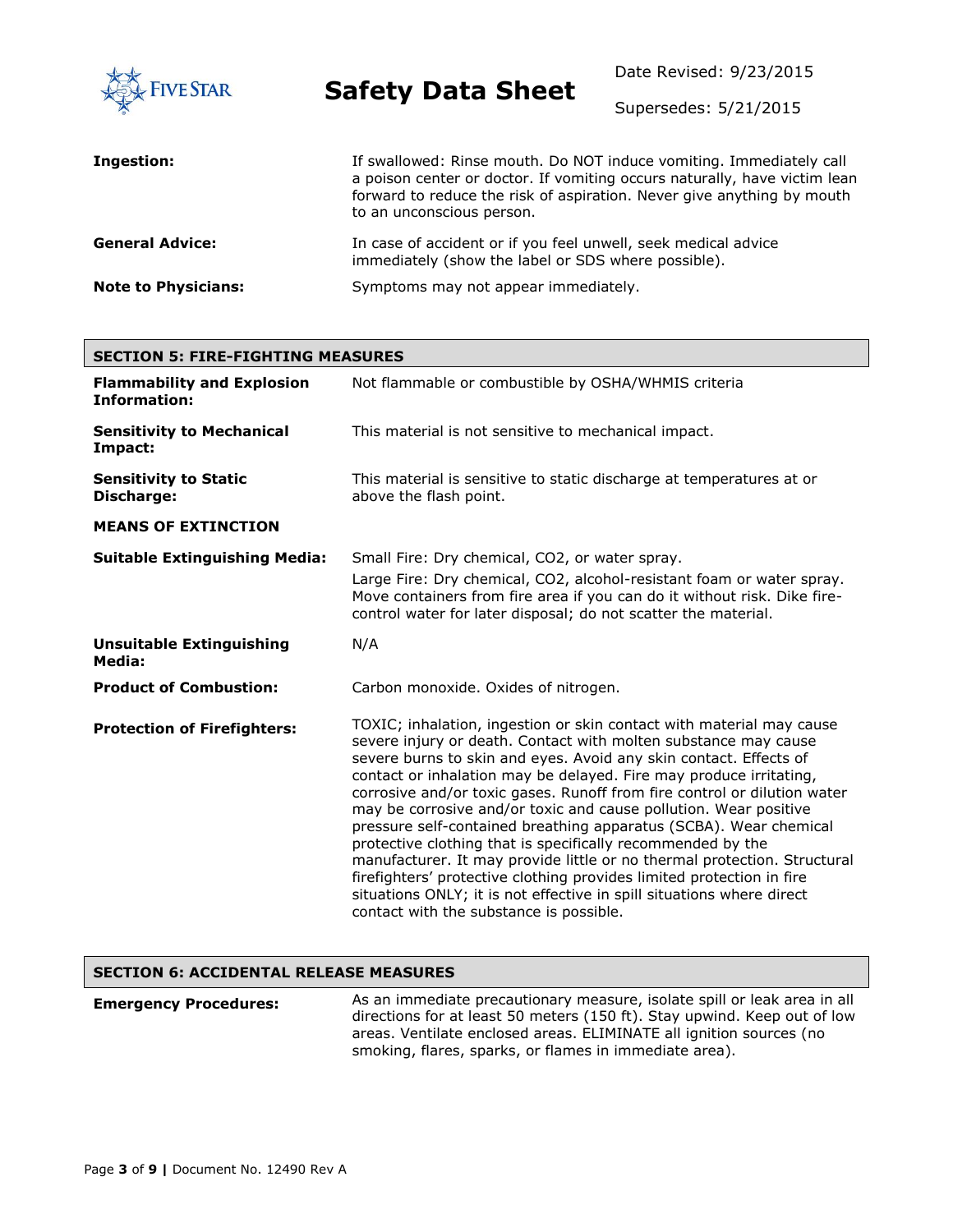

Date Revised: 9/23/2015

Supersedes: 5/21/2015

| <b>Personal Precautions:</b>      | Do not touch damaged containers or spilled material unless wearing<br>appropriate protective clothing. Use personal protection recommended<br>in Section 8. |
|-----------------------------------|-------------------------------------------------------------------------------------------------------------------------------------------------------------|
| <b>Environmental Precautions:</b> | Prevent entry into waterway, sewers, basements, or confined areas.                                                                                          |
| <b>Methods for Containment:</b>   | Stop leak if you can do it without risk.                                                                                                                    |
| <b>Methods for Cleanup:</b>       | Absorb or cover with dry earth, sand, or other non-combustible<br>material and transfer to containers.                                                      |
| <b>Other Information:</b>         | See Section 13 for disposal considerations.                                                                                                                 |

#### **SECTION 7: HANDLING AND STORAGE**

| Handling: | Do not swallow. Do not breathe mist, vapors, or spray. Do not get in<br>eyes, on skin, or on clothing. Wash thoroughly after handling. Do not<br>eat, drink, or smoke when using this product. Contaminated work<br>clothing should not be allowed out of workplace. See Section 8 for<br>information on Personal Protective Equipment. |
|-----------|-----------------------------------------------------------------------------------------------------------------------------------------------------------------------------------------------------------------------------------------------------------------------------------------------------------------------------------------|
| Storage:  | Store locked up. Store away from incompatible materials. See Section<br>10 for information on incompatible materials. Keep out of reach of<br>children.                                                                                                                                                                                 |

#### **SECTION 8: EXPOSURE CONTROLS/PERSONAL PROTECTION**

#### **Exposure Guidelines**

| Component               | CAS No. | <b>ACGIH</b>        | <b>OSHA</b>         |
|-------------------------|---------|---------------------|---------------------|
| <b>Aliphatic Amines</b> | TS      | No TLV established. | No PEL established. |
| <b>Tertiary Amines</b>  | TS      | No TLV established. | No PEL established. |
| <b>Aromatic Amines</b>  | TS      | No TLV established. | No PEL established. |

PEL: Permissible Exposure Limit TLV: Threshold Limit Value.

**Engineering Controls:** Not normally required.

### **PERSONAL PROTECTIVE EQUIPMENT (PPE)**

**Eye/Face Protection:** Wear chemical safety goggles and full face shield. Ensure that eyewash stations and safety showers are close to the workstation location. Use equipment for eye protection that meets the standards referenced for OSHA regulations in 29 CFR 1910.133 for Personal Protective Equipment. **Hand Protection:** Wear protective gloves. Rubber or polyethylene material is recommended. Consult manufacturer specifications for further information.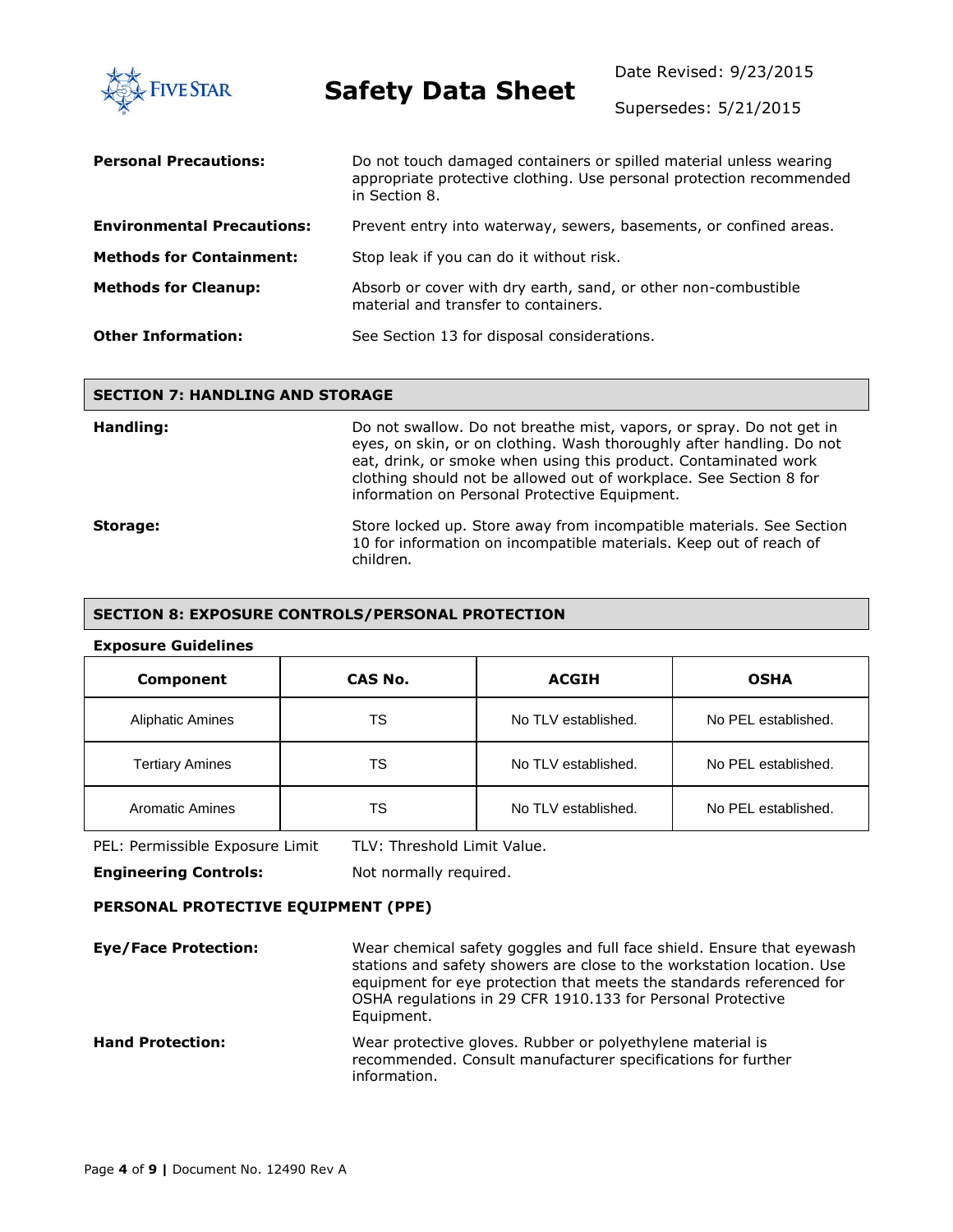

Date Revised: 9/23/2015

Supersedes: 5/21/2015

| <b>Skin and Body Protection:</b>                 | Wear protective clothing. Clothing with full length sleeves and pants<br>should be worn.                                                                                                                                                                                                                                                                                                                                                                                           |
|--------------------------------------------------|------------------------------------------------------------------------------------------------------------------------------------------------------------------------------------------------------------------------------------------------------------------------------------------------------------------------------------------------------------------------------------------------------------------------------------------------------------------------------------|
| <b>Respiratory Protection:</b>                   | Wear respiratory protection. If engineering controls and ventilation are<br>not sufficient to control exposure to below the allowable limits then an<br>appropriate NIOSH/MSHA approved air-purifying respirator with organic<br>vapor cartridge, or self- contained breathing apparatus must be used.<br>Supplied air breathing apparatus must be used when oxygen<br>concentrations are low or if airborne concentrations exceed the limits of<br>the air-purifying respirators. |
| <b>General Hygiene</b><br><b>Considerations:</b> | Handle according to established industrial hygiene and safety practices.                                                                                                                                                                                                                                                                                                                                                                                                           |

| <b>SECTION 9: PHYSICAL AND CHEMICAL PROPERTIES</b> |                                              |  |
|----------------------------------------------------|----------------------------------------------|--|
| <b>Appearance:</b>                                 | Liquid                                       |  |
| Color:                                             | <b>Straw Yellow</b>                          |  |
| Odor:                                              | Ammoniacal                                   |  |
| <b>Odor Threshold:</b>                             | Not Available                                |  |
| <b>Physical State:</b>                             | Liquid                                       |  |
| pH:                                                | Not Applicable                               |  |
| <b>Melting Point / Freezing Point:</b>             | Liquid                                       |  |
| <b>Initial Boiling Point:</b>                      | $>100^{\circ}$ C (212 $^{\circ}$ F)          |  |
| <b>Boiling Point:</b>                              | $> 356^{\circ}F (180^{\circ}C)$              |  |
| <b>Flash Point:</b>                                | Not Available                                |  |
| <b>Evaporation Rate:</b>                           | Not Applicable                               |  |
| Flammability (solid, gas):                         | Not Applicable                               |  |
| <b>Lower Flammability Limit:</b>                   | Not Applicable                               |  |
| <b>Upper Flammability Limit:</b>                   | Not Applicable                               |  |
| <b>Vapor Pressure:</b>                             | 9.8 mm Hg                                    |  |
| <b>Vapor Density:</b>                              | Not Available                                |  |
| <b>Relative Density:</b>                           | 1.00                                         |  |
| Solubility:                                        | Not Available                                |  |
| <b>Partition Coefficient: n-Octanol/Water:</b>     | Not Available                                |  |
| <b>Auto-ignition Temperature:</b>                  | Can autoignite in air at approximately 676°F |  |
| <b>Decomposition Temperature:</b>                  | Not Available                                |  |
| <b>Viscosity:</b>                                  | $50 - 80$ cps                                |  |
| Percent Volatile, wt.%:                            | 0%                                           |  |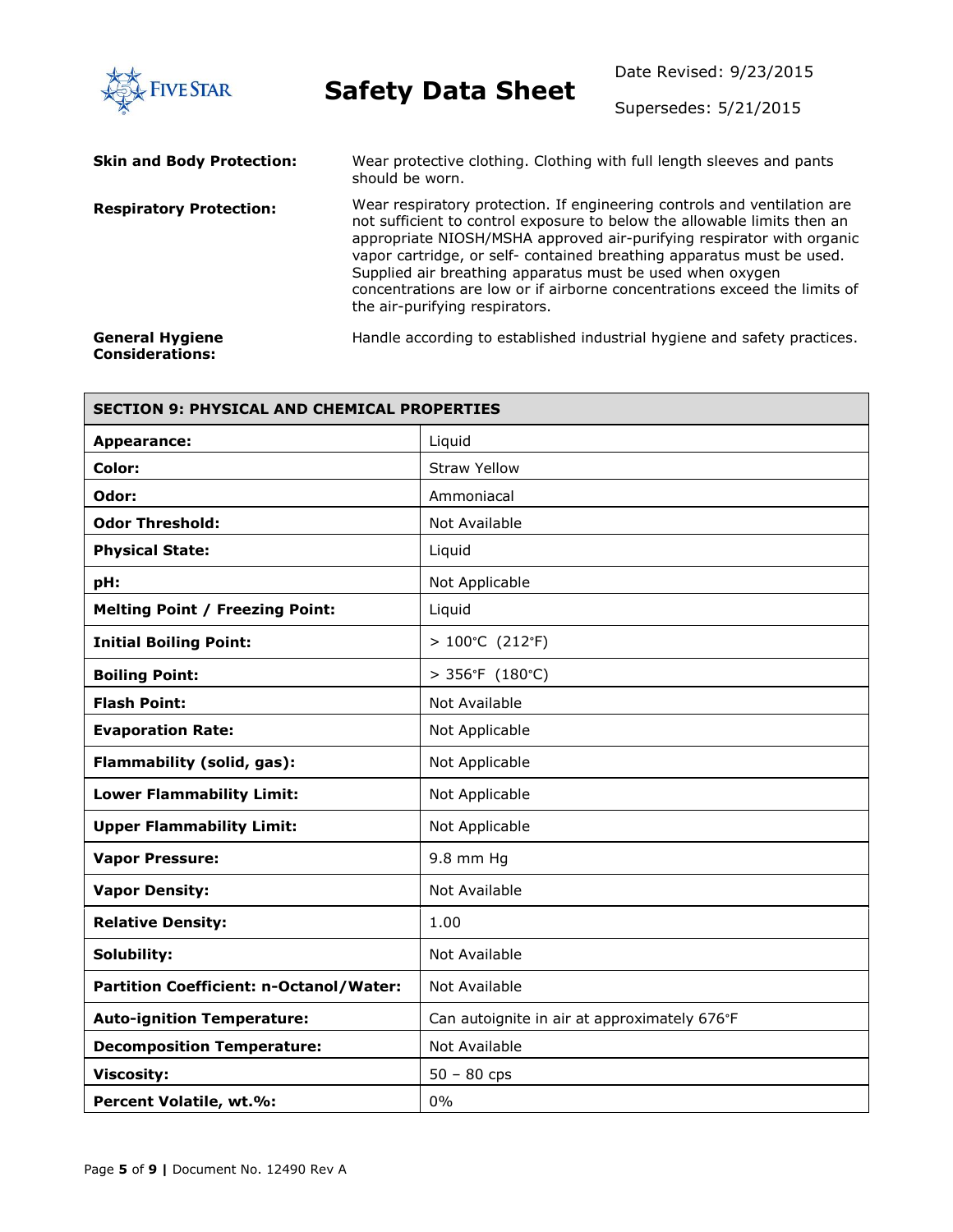

Date Revised: 9/23/2015

Supersedes: 5/21/2015

| VOC Content, wt.%:                            | $0\%$         |
|-----------------------------------------------|---------------|
| <b>Density:</b>                               | $1.00$ g/cc   |
| <b>Coefficient of Water/Oil Distribution:</b> | Not Available |

## **SECTION 10: STABILITY AND REACTIVITY**

| <b>Chemical Stability:</b>                           | Stable                                      |
|------------------------------------------------------|---------------------------------------------|
| <b>Possibility of Hazardous</b><br><b>Reactions:</b> | $CO2$ smoke, toxic vapors.                  |
| <b>Conditions to Avoid:</b>                          | Avoid peroxides and acids.                  |
| <b>Incompatible Materials:</b>                       | Epoxy resins under uncontrolled conditions. |

## **SECTION 11: TOXICOLOGICAL INFORMATION**

| <b>Primary Irritant Effect</b><br>On the Skin:         | Irritant to skin and mucous membranes.                                                                                                                                                      |
|--------------------------------------------------------|---------------------------------------------------------------------------------------------------------------------------------------------------------------------------------------------|
| <b>Primary Irritant Effect</b><br>On the Eye:          | Irritating effect.                                                                                                                                                                          |
| <b>Sensitization:</b>                                  | Sensitization possible through skin contact.<br>Sensitizing effect through inhalation is possible by prolonged exposure.                                                                    |
| <b>Additional Toxicological</b><br><b>Information:</b> | The product shows the following dangers according to the<br>calculation method of the General EU Classification Guidelines for<br>Preparations as issued in the latest version:<br>Irritant |
|                                                        | Danger through skin adsorption.                                                                                                                                                             |
|                                                        | Toxic and/or corrosive effects may be delayed up to 24 hours.                                                                                                                               |
|                                                        |                                                                                                                                                                                             |
| <b>Sensitization:</b>                                  | Sensitization possible by inhalation and/or dermal contact.                                                                                                                                 |

### **SECTION 12: ECOLOGICAL INFORMATION**

| Toxicity:                                |                                                                    |
|------------------------------------------|--------------------------------------------------------------------|
| <b>Aquatic Toxicity:</b>                 | The material is harmful to the environment.                        |
| <b>Persistence and</b><br>Degradability: | The product is partly biodegradable. Significant residuals remain. |
| <b>Bio-accumulative Potential:</b>       | Does not accumulate in organisms.                                  |
| <b>Mobility in Soil:</b>                 | No further relevant information available.                         |
| <b>Ecotoxical Effects</b>                |                                                                    |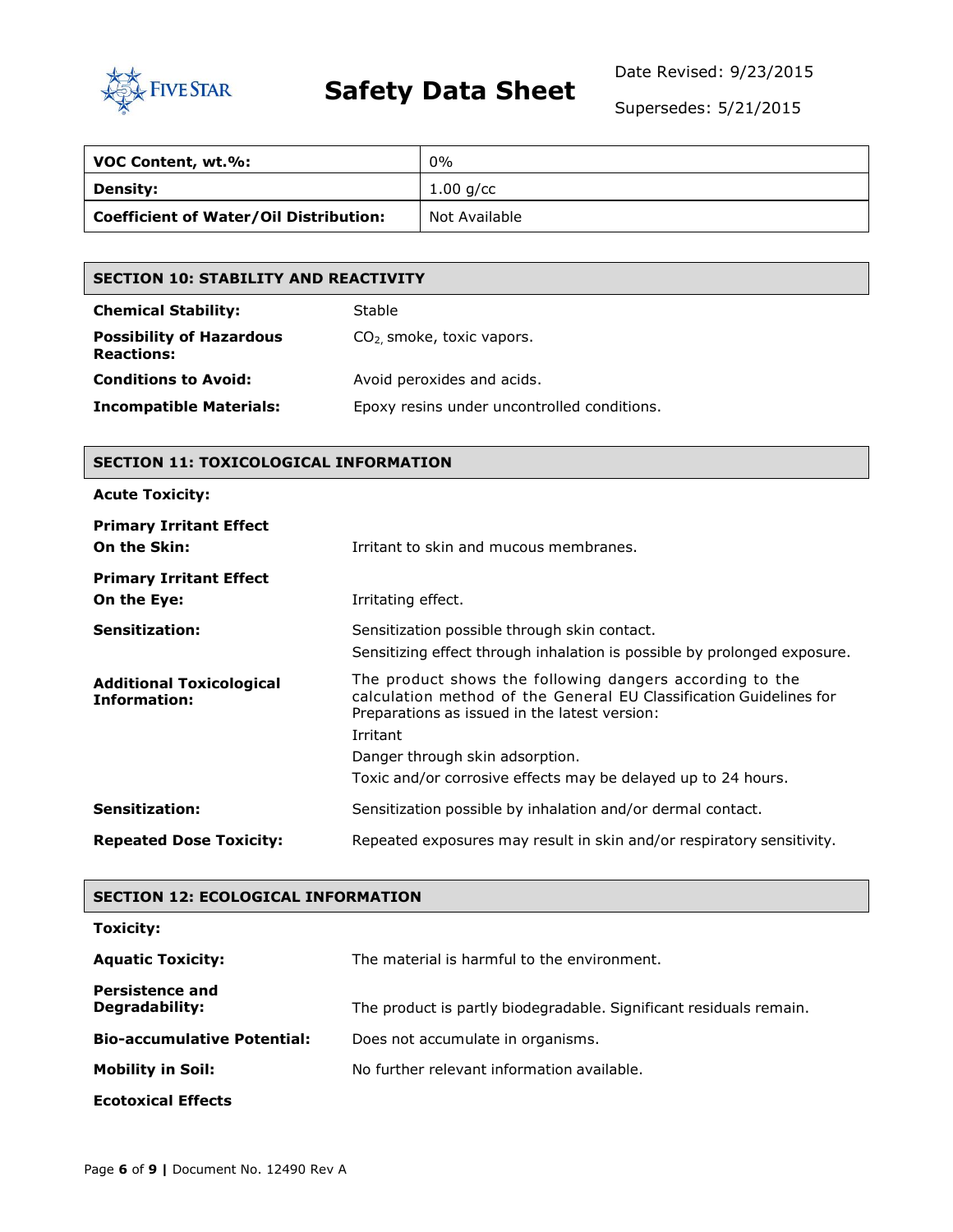| <b>FIVE STAR</b>                                   | <b>Safety Data Sheet</b>                                                                                                                                                                                                                                                                                                                                                                                                                              | Date Revised: 9/23/2015 |  |
|----------------------------------------------------|-------------------------------------------------------------------------------------------------------------------------------------------------------------------------------------------------------------------------------------------------------------------------------------------------------------------------------------------------------------------------------------------------------------------------------------------------------|-------------------------|--|
|                                                    |                                                                                                                                                                                                                                                                                                                                                                                                                                                       | Supersedes: 5/21/2015   |  |
| <b>Remark:</b>                                     | Toxic for fish.                                                                                                                                                                                                                                                                                                                                                                                                                                       |                         |  |
| <b>Additional Ecological</b><br><b>Information</b> |                                                                                                                                                                                                                                                                                                                                                                                                                                                       |                         |  |
| <b>General Notes:</b>                              | This statement was deduced from products with a similar structure or<br>composition. Due to available data on eliminability/decomposition<br>and bioaccumulation potential prolonged term damage of the<br>environment cannot be excluded.<br>Do not allow undiluted product or large quantities of it to reach<br>ground water, water course or sewage system. Also poisonous for<br>fish and plankton in water bodies. Toxic for aquatic organisms. |                         |  |
| <b>PBT Assessment:</b>                             | PBT: Not applicable.                                                                                                                                                                                                                                                                                                                                                                                                                                  |                         |  |
| <b>vPvB Assessment:</b>                            | vPvB: Not applicable.                                                                                                                                                                                                                                                                                                                                                                                                                                 |                         |  |
| <b>Other Adverse Effects:</b>                      | No further relevant information available.                                                                                                                                                                                                                                                                                                                                                                                                            |                         |  |

#### **SECTION 13: DISPOSAL CONSIDERATIONS**

### **Waste Treatment Methods Recommendation:** Must not be disposed together with household garbage. Do not allow product to reach sewage system. Can be burned with household garbage after consulting with the waste disposal facility operator and the pertinent authorities and adhering to the necessary technical regulations. Can be disposed of with household garbage after solidification following consultation with the waste disposal facility operator and the pertinent authorities and adhering to the necessary technical regulations. **Uncleaned Packaging Recommendation:** Disposal must be made according to official regulations.

## **SECTION 14: TRANSPORT INFORMATION**

| <b>US DEPARTMENT of</b><br><b>TRANSPORTATION (DOT)</b><br><b>Proper Shipping Name:</b>   | UN2735, Amines, Liquid, Corrosive, NOS<br>(Aliphatic/Aromatic amines) 8, PG III |
|------------------------------------------------------------------------------------------|---------------------------------------------------------------------------------|
| Class:                                                                                   | 8                                                                               |
| UN #:                                                                                    | UN2735                                                                          |
| <b>Packing Group:</b>                                                                    | ĦТ                                                                              |
| <b>CANADA Transportation of</b><br>Dangerous Goods (TDG)<br><b>Proper Shipping Name:</b> | UN2735, Amines, Liguid, Corrosive, NOS<br>(Aliphatic/Aromatic amines) 8, PG III |
| Class:                                                                                   | 8                                                                               |
| UN #:                                                                                    | UN2735                                                                          |
| <b>Packing Group:</b>                                                                    | ĦТ                                                                              |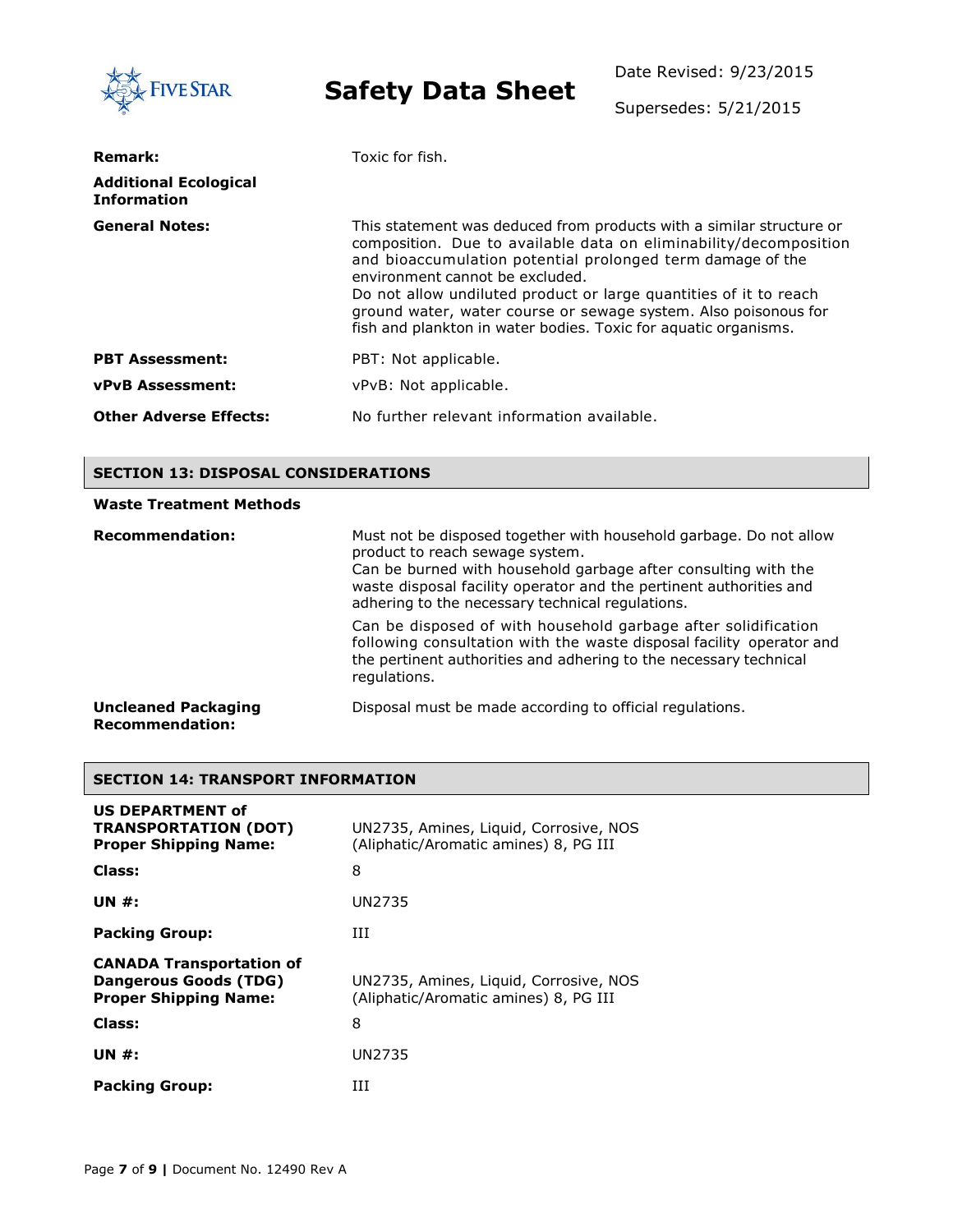

Supersedes: 5/21/2015

| <b>INTERNATIONAL AIR</b><br><b>TRANSPORTATION Proper</b><br><b>Shipping Name (ICAO/IATA):</b> | UN2735, Amines, Liquid, Corrosive, NOS<br>(Aliphatic/Aromatic amines) 8, PG III |
|-----------------------------------------------------------------------------------------------|---------------------------------------------------------------------------------|
| Class:                                                                                        | 8                                                                               |
| UN #:                                                                                         | UN2735                                                                          |
| <b>Packing Group:</b>                                                                         | ĦТ                                                                              |
| <b>WATER TRANSPORTATION</b><br><b>Proper Shipping Name</b><br>(IMO/IMDG):                     | UN2735, Amines, Liquid, Corrosive, NOS<br>(Aliphatic/Aromatic amines) 8, PG III |
| Class:                                                                                        | 8                                                                               |
| UN $#$ :                                                                                      | UN2735                                                                          |
| <b>Packing Group:</b>                                                                         | Ш                                                                               |
| <b>Marine Pollutant:</b>                                                                      | Yes                                                                             |

### **SECTION 15: REGULATORY INFORMATION**

| <b>CHEMICAL INVENTORIES</b>  |                                                                                                                                                                                                                    |                  |  |
|------------------------------|--------------------------------------------------------------------------------------------------------------------------------------------------------------------------------------------------------------------|------------------|--|
| US (TSCA):                   | The components of this product are in compliance with the chemical<br>notification requirements of TSCA.                                                                                                           |                  |  |
| <b>CANADA (DSL):</b>         | The components of this product are in compliance with the chemical<br>notification requirements of the NSN Regulations under CEPA, 1999.                                                                           |                  |  |
| <b>FEDERAL REGULATIONS</b>   |                                                                                                                                                                                                                    |                  |  |
| <b>CANADA:</b>               | This product has been classified in accordance with the hazard<br>criteria of the Controlled Products Regulations and the MSDS<br>contains all the information required by the Controlled Products<br>Regulations. |                  |  |
| <b>WHMIS Classification:</b> | Class D <sub>1</sub> B - Toxic Material<br>Class D2A - Respiratory sensitization<br>Class D2B - Skin sensitization<br>Class E - Corrosive Material                                                                 |                  |  |
| <b>UNITED STATES:</b>        | This SDS had been prepared to meet the U.S. OSHA Hazard<br>Communication Standard, 29 CFR 1910.1200                                                                                                                |                  |  |
| <b>SARA Title III:</b>       | No components are listed.                                                                                                                                                                                          |                  |  |
| <b>STATE REGULATIONS</b>     |                                                                                                                                                                                                                    |                  |  |
| <b>Massachusetts</b>         | US Massachusetts Commonwealth's Right-to-Know Las (Appendix A to<br>105 Code of Massachusetts Regulations Section 670.000).                                                                                        |                  |  |
| <b>Component:</b>            | <b>CAS No.</b>                                                                                                                                                                                                     | <b>RTK List:</b> |  |
| <b>Aliphatic Amines</b>      | TS                                                                                                                                                                                                                 | Listed           |  |
| <b>New Jersey</b>            | US New Jersey Worker and Community Right-to-Know Act (New Jersey<br>Statute Annotated Section 34:5A-5).                                                                                                            |                  |  |